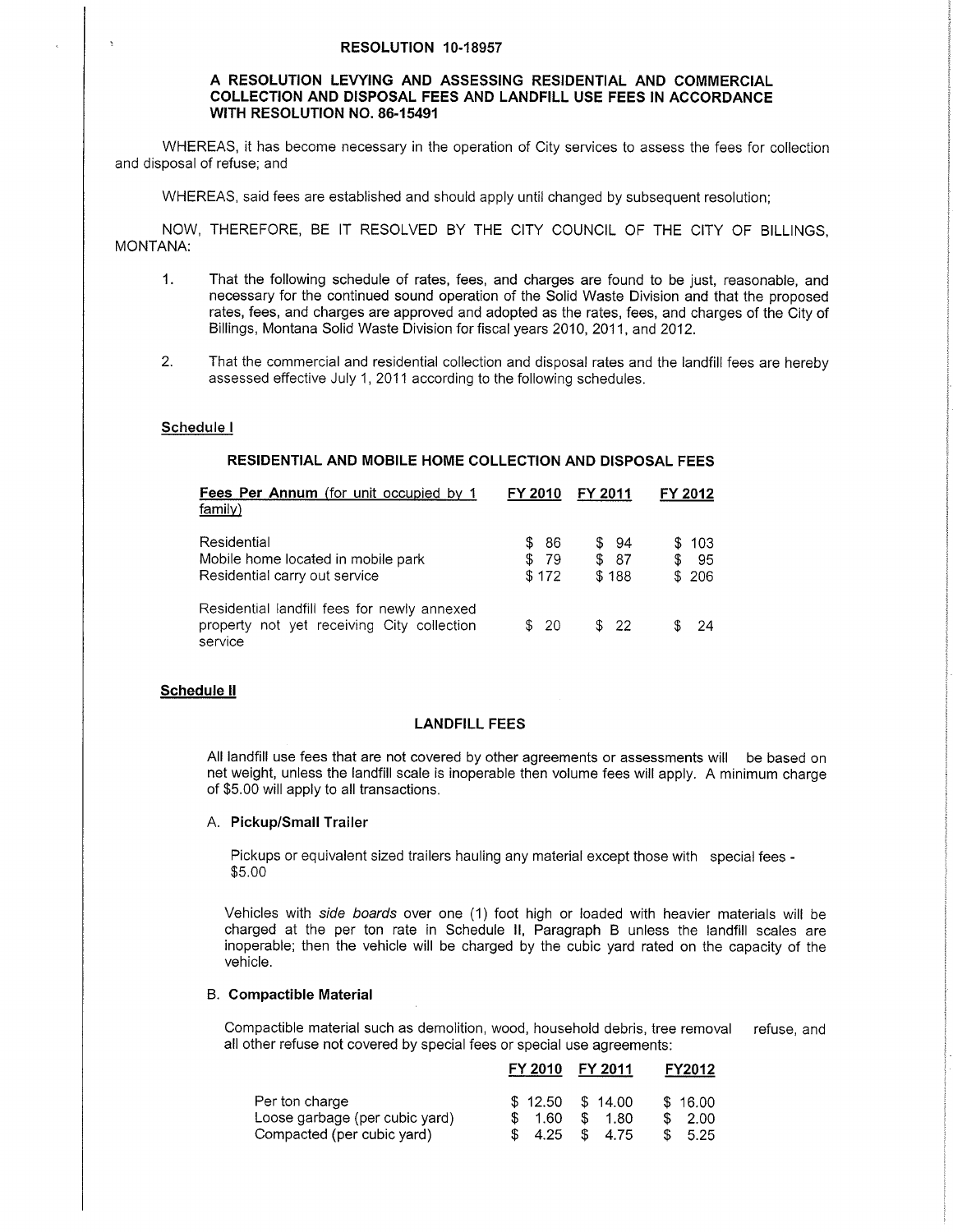### C. Non-Compactible Material

Asphalt, rocks, concrete, dirt, gravel, timbers, and other non-Compactible material:

|                                  | FY 2010 FY 2011 |                   | <b>FY2012</b> |
|----------------------------------|-----------------|-------------------|---------------|
| Per ton                          |                 | $$12.50$ $$14.00$ | \$16.00       |
| Per cubic yard of rated capacity |                 | \$17.50 \$19.50   | \$22.25       |

#### D. Special Waste

Special Waste such as contaminated soil, sludges, and treated timbers will be accepted on a case-by-case basis dependent upon testing and approval. lf accepted, landfill fees will be \$32 per ton or \$45 per cubic yard based on the capacity of the vehicle.

#### E. Special Fees

| 1. | Dead animals:<br>Horse<br>Cow<br>Colt, Sheep, Pig, etc.<br>Large quantities                                                                   | \$75,00/each<br>\$50.00/each<br>\$20.00/each<br>\$75.00/ton                                                    |
|----|-----------------------------------------------------------------------------------------------------------------------------------------------|----------------------------------------------------------------------------------------------------------------|
| 2. | Tires:<br>Car or Light Truck (up to 17")<br>Large Truck $(17"$ to $24")$<br>Equipment Tire (grader size)<br>Large Amounts<br><b>Cut Tires</b> | \$ 3.00/each<br>\$7.00/each<br>\$25.00/each<br>\$105.00/ton or \$25/cubic yd<br>\$16.00/ton or \$2.00/cubic yd |
| 3. | Asbestos:<br>Per ton<br>Per yard<br>Per bag<br>Minimum charge                                                                                 | \$ 80.00<br>\$40.00<br>\$10.00<br>\$120.00                                                                     |
| 4. | Barrels:<br>One end off<br>Both ends cut off                                                                                                  | \$7.00<br>Assessed per Schedule II, paragraph A or B                                                           |

All barrels that contained pesticides or herbicides must be triple rinsed.

# 5. Refriqeration units:

A \$20.00 Freon recovery fee will be charged for all residential refrigeration units unless accompanied by written certification that the Freon has been recovered.

Commercial units must have certification that the Freon has been removed.

- F. City of Billings residents hauling non-business waste in a vehicle no larger than a 3/4 ton pickup truck, or equivalent sized trailer, will not be charged. All commercial waste not charged through other assessments will be charged per the above paragraphs.
- G. There will be a 10% surcharge assessed on all landfill rates and fees for all Yellowstone County residents who are not residents of the City of Billings.
- H. There wíll be a 20% surcharge assessed on all landfill rates and fees for all landfill users residing outside of Yellowstone County.

## Schedule lll

## COMMERCIAL COLLECTION AND DISPOSAL FEES

Commercial collection service is available subject to Solid Waste Division approval of container type, size, placement, and serviceability.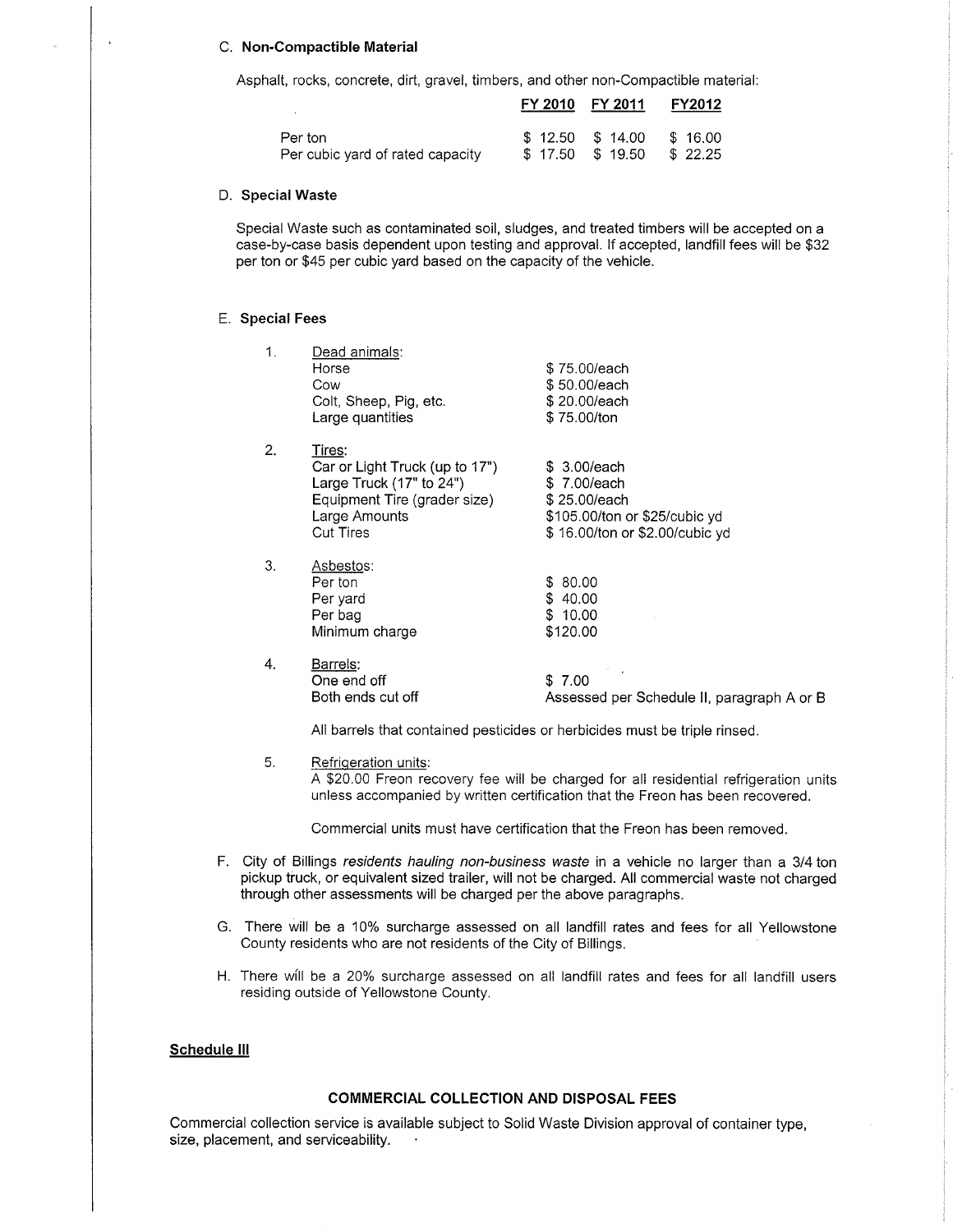## FY 2010 Fees per Annum for Customer Owned Containers

|                       |           | PER WEEK FREQUENCY OF COLLECTION |           |                                                                                 |           |           |           |
|-----------------------|-----------|----------------------------------|-----------|---------------------------------------------------------------------------------|-----------|-----------|-----------|
| <b>Container Size</b> |           | 2                                | 3         |                                                                                 | 5         | 6         | Saturday* |
| Hand load/loose       |           | can or container service.)       |           | \$ 260 per annum for each minute of special service per pickup. (In addition to |           |           |           |
| 90 Gallon Barrel      | 168<br>\$ |                                  |           |                                                                                 |           |           |           |
| 300 Gallon Barrel     | 374<br>\$ |                                  |           |                                                                                 |           |           |           |
| 30 Gallon Can         | \$<br>66  | \$<br>132                        | S<br>198  | \$<br>264                                                                       | \$<br>330 | \$<br>410 | \$<br>132 |
| 1 Yard                | 306<br>\$ | \$<br>612                        | \$<br>918 | \$1,224                                                                         | \$1,530   | \$1903    | \$<br>612 |
| 2 Yards               | 355<br>\$ | S<br>710                         | \$1,065   | \$1,420                                                                         | \$1,775   | \$2,207   | 710<br>\$ |
| 3 Yards               | 405<br>\$ | S<br>810                         | \$1,215   | \$1,620                                                                         | \$2,025   | \$2,518   | \$<br>810 |
| 4 Yards               | 456<br>\$ | \$<br>912                        | \$1,368   | \$1,824                                                                         | \$2,280   | \$2,835   | \$<br>912 |
| 6 Yards               | 554<br>\$ | \$1,108                          | \$1,662   | \$2,216                                                                         | \$2,770   | \$3,445   | \$1,108   |
| 8 Yards               | 653<br>\$ | \$1,306                          | \$1,959   | \$2,612                                                                         | \$3,265   | \$4,060   | \$1,306   |

### FY 2011 Fees per Annum for Customer Owned Containers

|                       |           | PER WEEK FREQUENCY OF COLLECTION |           |          |                                                                              |           |           |
|-----------------------|-----------|----------------------------------|-----------|----------|------------------------------------------------------------------------------|-----------|-----------|
| <b>Container Size</b> |           | 2                                | 3         |          | 5                                                                            | 6         | Saturday* |
| Hand load/loose       | S         | can or container service.)       |           |          | 285 per annum for each minute of special service per pickup. (In addition to |           |           |
| 90 Gallon Barrel      | 183<br>\$ |                                  |           |          |                                                                              |           |           |
| 300 Gallon Barrel     | 408<br>\$ |                                  |           |          |                                                                              |           |           |
| 30 Gallon Can         | 72<br>\$  | S<br>144                         | 216<br>\$ | S<br>288 | \$.<br>360                                                                   | \$<br>448 | \$<br>144 |
| 1 Yard                | \$<br>334 | \$<br>668                        | \$1,002   | \$1,336  | \$1,670                                                                      | \$2.077   | \$<br>668 |
| 2 Yards               | 387<br>S  | \$<br>774                        | \$1,161   | \$1,548  | \$1.935                                                                      | \$2,406   | 774<br>\$ |
| 3 Yards               | 441<br>\$ | 882<br>\$                        | \$1,323   | \$1,764  | \$2,205                                                                      | \$2.742   | \$<br>882 |
| 4 Yards               | 497<br>\$ | \$<br>994                        | \$1,491   | \$1,988  | \$2,485                                                                      | \$3,090   | \$<br>994 |
| 6 Yards               | \$<br>604 | \$1,208                          | \$1.812   | \$2,416  | \$3,020                                                                      | \$3,755   | \$1,208   |
| 8 Yards               | 712<br>S  | \$1,424                          | \$2,136   | \$2,848  | \$3,560                                                                      | \$4,427   | \$1,424   |

### FY 2012 Fees per Annum for Customer Owned Containers

|                          |          | PER WEEK FREQUENCY OF COLLECTION                                                                             |           |           |           |           |           |
|--------------------------|----------|--------------------------------------------------------------------------------------------------------------|-----------|-----------|-----------|-----------|-----------|
| <b>Container Size</b>    |          | 2                                                                                                            | 3         |           | 5         | 6         | Saturday* |
| Hand load/loose          |          | \$312 per annum for each minute of special service per pickup. (In addition to<br>can or container service.) |           |           |           |           |           |
| 90 Gallon Barrel         | \$201    |                                                                                                              |           |           |           |           |           |
| <b>300 Gallon Barrel</b> | \$449    |                                                                                                              |           |           |           |           |           |
| 30 Gallon Can            | \$<br>79 | S<br>158                                                                                                     | \$<br>237 | \$<br>316 | \$<br>395 | \$<br>491 | \$<br>158 |
| 1 Yard                   | \$367    | 734<br>\$                                                                                                    | \$1.101   | \$1,468   | \$1,835   | \$2,282   | S<br>734  |
| 2 Yards                  | \$426    | \$<br>852                                                                                                    | \$1,278   | \$1.704   | \$2,130   | \$2,649   | \$<br>852 |
| 3 Yards                  | \$485    | \$.<br>970                                                                                                   | \$1,455   | \$1,940   | \$2,425   | \$3,016   | S.<br>970 |
| 4 Yards                  | \$547    | \$1,094                                                                                                      | \$1.641   | \$2.188   | \$2.735   | \$3.401   | \$1,094   |
| 6 Yards                  | \$664    | \$1,328                                                                                                      | \$1,992   | \$2,656   | \$3,320   | \$4,128   | \$1,328   |
| 8 Yards                  | \$783    | \$1,566                                                                                                      | \$2,349   | \$3,132   | \$3,915   | \$4,868   | \$1,566   |

Compactor containers will be assessed at 2.5 times the above rates.

Saturday service without 6 times per week pick-up will be assessed double the 1 time per week rate. This service is not available in all areas.

The above fees are for customer-owned containers. For City-owned containers, in addition to the above fees, annual container lease rates will be charged as follows: